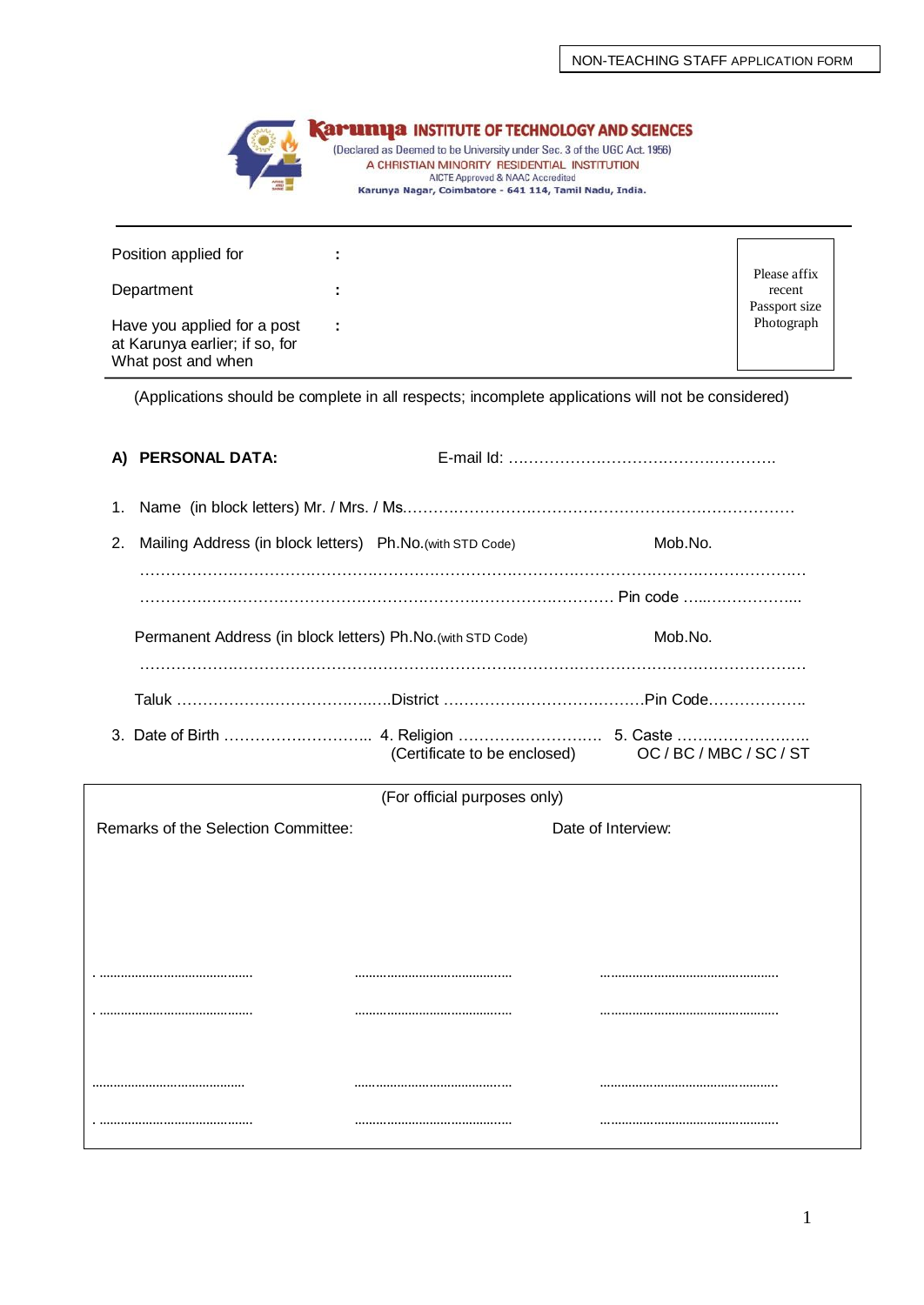| 6. Marital Status                                  | : Married / Single                                                                            |                 |
|----------------------------------------------------|-----------------------------------------------------------------------------------------------|-----------------|
| 7. Children & Other Dependents:<br>Name            | Relationship                                                                                  | Age             |
|                                                    |                                                                                               |                 |
|                                                    |                                                                                               | .               |
|                                                    |                                                                                               | .               |
|                                                    |                                                                                               |                 |
| 9. In case of emergency the person to be notified: |                                                                                               |                 |
|                                                    |                                                                                               |                 |
|                                                    |                                                                                               |                 |
|                                                    |                                                                                               |                 |
| <b>B) PHYSICAL DATA:</b>                           |                                                                                               |                 |
|                                                    |                                                                                               |                 |
|                                                    |                                                                                               |                 |
| 11. Have you any physical handicaps?               |                                                                                               |                 |
| a) Sight ()                                        | b) Hearing ( ) c) Feet ( )                                                                    | $d)$ Hand $( )$ |
|                                                    | If so, kindly provide details with regard to the extent it has hampered your normal working   |                 |
|                                                    |                                                                                               |                 |
|                                                    |                                                                                               |                 |
|                                                    | 12. Have you had any major operations / illness during the past 3 years? If so, give details: |                 |
|                                                    |                                                                                               |                 |
|                                                    |                                                                                               |                 |

# **C) ACADEMIC QUALIFICATIONS:**

13. Kindly start with your highest qualification and list up to SSLC

| Degree /<br>Diploma | Full time<br>/ Part<br>time /<br>Corresp<br>ondence | Name of College /<br><b>School &amp; Location</b> | <b>University /</b><br>Location | Year of<br><b>Passing</b> | <b>Main Subject</b><br>taken as<br>Specialisation | Perce<br>ntage | <b>Class</b><br>Rank |
|---------------------|-----------------------------------------------------|---------------------------------------------------|---------------------------------|---------------------------|---------------------------------------------------|----------------|----------------------|
|                     |                                                     |                                                   |                                 |                           |                                                   |                |                      |
|                     |                                                     |                                                   |                                 |                           |                                                   |                |                      |
|                     |                                                     |                                                   |                                 |                           |                                                   |                |                      |
|                     |                                                     |                                                   |                                 |                           |                                                   |                |                      |
|                     |                                                     |                                                   |                                 |                           |                                                   |                |                      |

14. Kindly furnish details of Scholarship / Special merit awards?

a. …………………………………………………………………………………………………...……………… b. ………………………………………………………………………………………………...…………………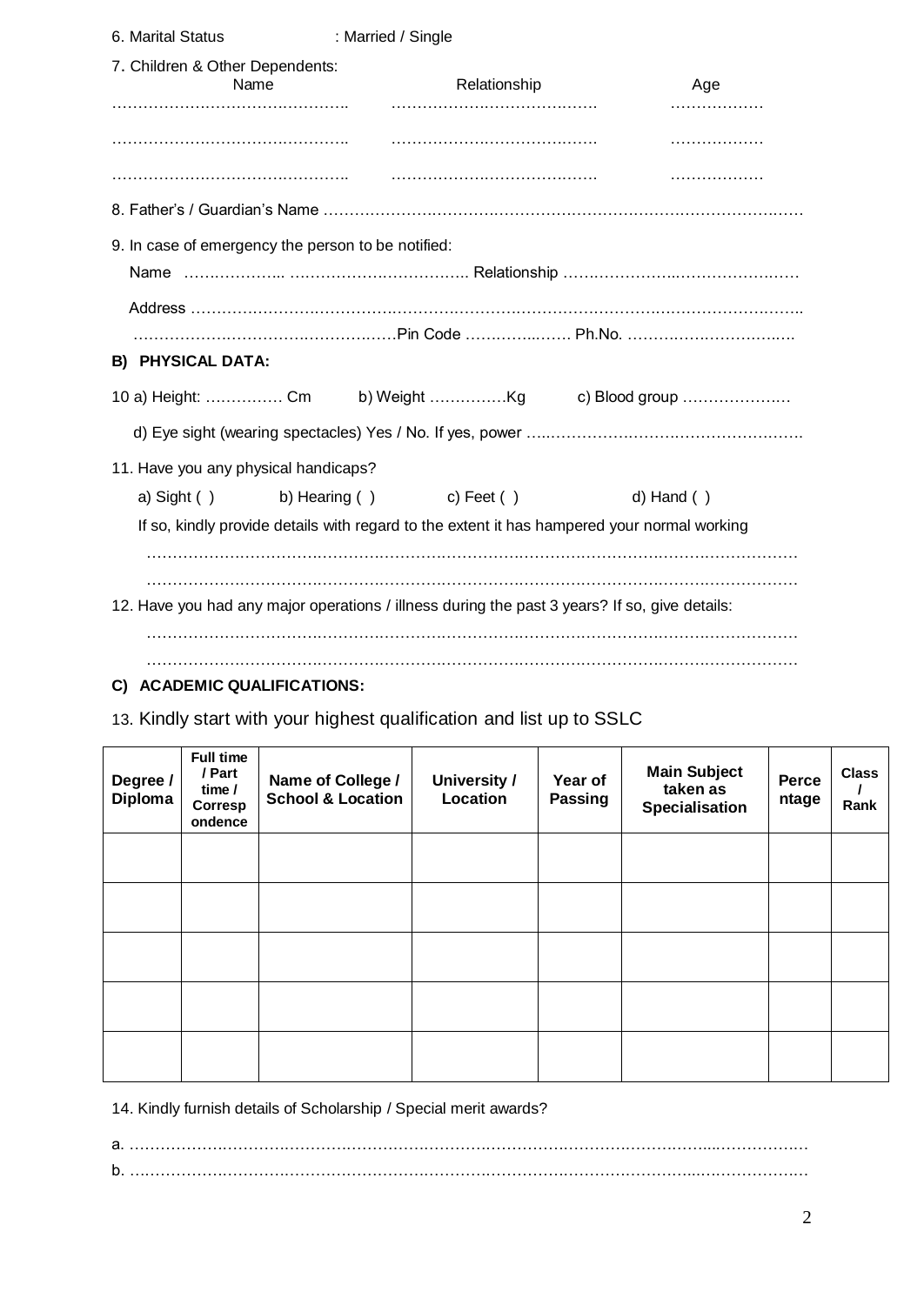- 15. Kindly provide details on your extra-curricular activities / hobbies / fields of interest during your College days, including awards received / knowledge of music.
	- a) \_\_\_\_\_\_\_\_\_\_\_\_\_\_\_\_\_\_\_\_\_\_\_\_\_\_\_\_\_\_\_\_\_\_\_\_ b) \_\_\_\_\_\_\_\_\_\_\_\_\_\_\_\_\_\_\_\_\_\_\_\_\_\_\_\_\_\_\_\_\_\_  $c)$   $\qquad \qquad$   $\qquad \qquad$   $\qquad \qquad$   $\qquad$   $\qquad \qquad$   $\qquad \qquad$   $\qquad \qquad$   $\qquad \qquad$   $\qquad \qquad$   $\qquad \qquad$

# **D) PROFESSIONAL INFORMATION:**

### 16 **Previous Working Experience** (Enclose photocopy of certificates)

| Name of                        | Duration             |                    |       |        |             | Reasons for |  |
|--------------------------------|----------------------|--------------------|-------|--------|-------------|-------------|--|
| <b>Institution &amp; Place</b> | From<br>(dd-mm-yyyy) | To<br>(dd-mm-yyyy) | Years | Months | Designation | Leaving     |  |
|                                |                      |                    |       |        |             |             |  |
|                                |                      |                    |       |        |             |             |  |
|                                |                      |                    |       |        |             |             |  |
|                                |                      |                    |       |        |             |             |  |
|                                |                      |                    |       |        |             |             |  |
|                                |                      |                    |       |        |             |             |  |
|                                |                      |                    |       |        |             |             |  |
|                                |                      |                    |       |        |             |             |  |

Total Experience: \_\_\_\_\_\_\_\_\_\_\_\_\_\_\_\_\_\_

## 17 **Salary Structure:**

Your present salary structure or last pay drawn (Last pay certificate may be produced at time of interview)

| a) Basic pay           |                       |          |  |
|------------------------|-----------------------|----------|--|
|                        | b) Dearness Allowance |          |  |
|                        | c) Additional D.A.    |          |  |
| d) H.R.A.              |                       | . \<br>. |  |
| e) C.C.A.              |                       |          |  |
| f) Any other           | . \<br>.              |          |  |
| Total Salary per month |                       |          |  |
|                        |                       |          |  |
|                        | Total Salary          |          |  |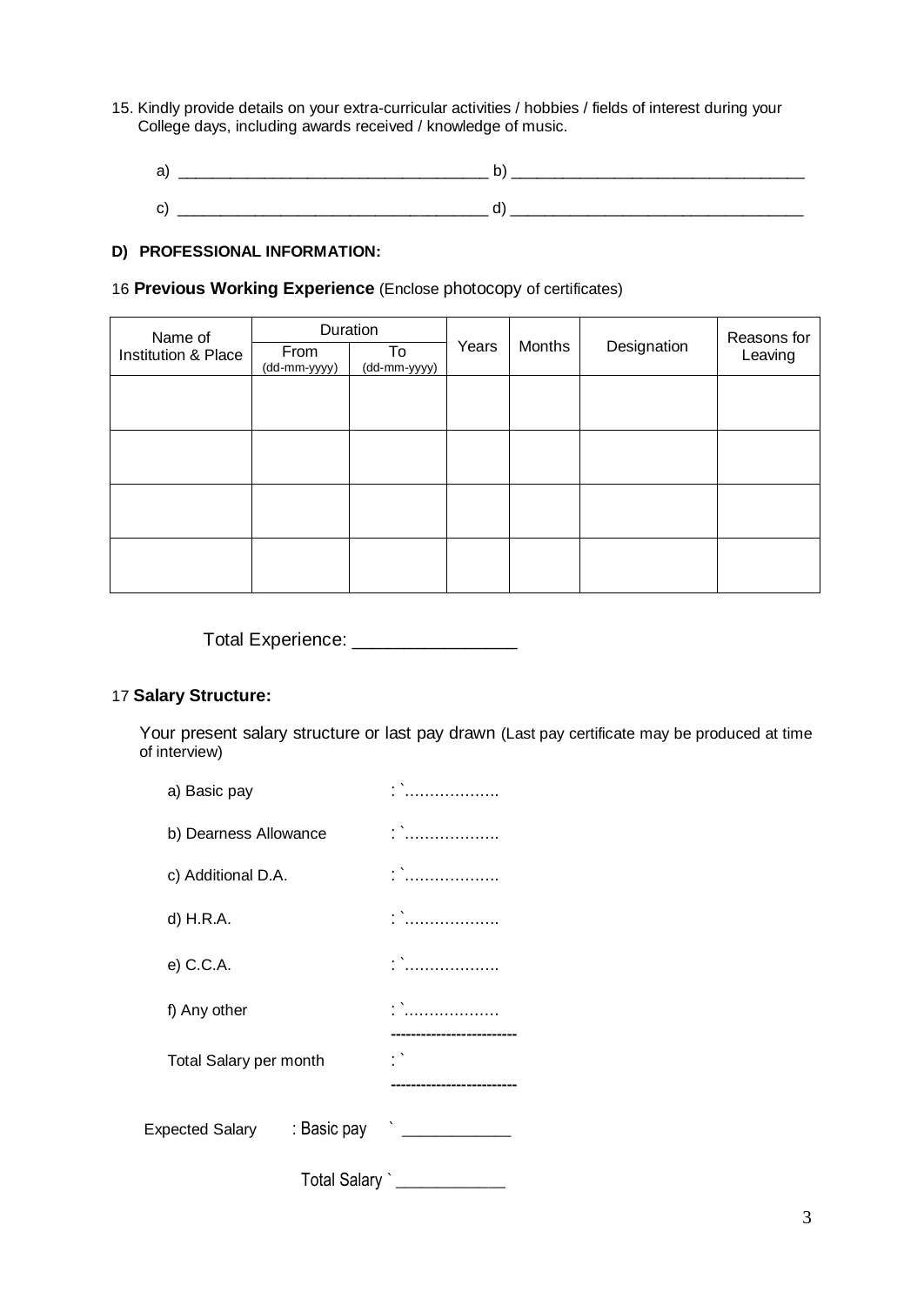#### **E) GENERAL INFORMATION:**

18. Languages which you are proficient with:

|            | Speak          | Read                                                               | Write |                                                                                                       |  |  |  |
|------------|----------------|--------------------------------------------------------------------|-------|-------------------------------------------------------------------------------------------------------|--|--|--|
|            |                |                                                                    |       |                                                                                                       |  |  |  |
|            |                |                                                                    |       |                                                                                                       |  |  |  |
|            |                |                                                                    |       |                                                                                                       |  |  |  |
| 19. Do you |                | (a) Smoke: Yes / No (b) Consume Alcohol: Yes / No (c) Other habits |       |                                                                                                       |  |  |  |
|            |                |                                                                    |       |                                                                                                       |  |  |  |
|            | F) REFERENCES: |                                                                    |       |                                                                                                       |  |  |  |
|            |                |                                                                    |       | 21 Please give the names of two referees acquainted with your attainments. If related give details of |  |  |  |
|            | relationship.  |                                                                    |       |                                                                                                       |  |  |  |
|            |                |                                                                    |       |                                                                                                       |  |  |  |
|            |                |                                                                    |       |                                                                                                       |  |  |  |
| $b_{1}$    |                |                                                                    |       |                                                                                                       |  |  |  |

Address: …………………………………………………………………………………………………….

c. Additional information, if any (attach separate sheet) :………………………………………………...

22 I hereby certify that the above information furnished by me is true and that I agree to appear for an interview / test if required to do so.

Date: Signature